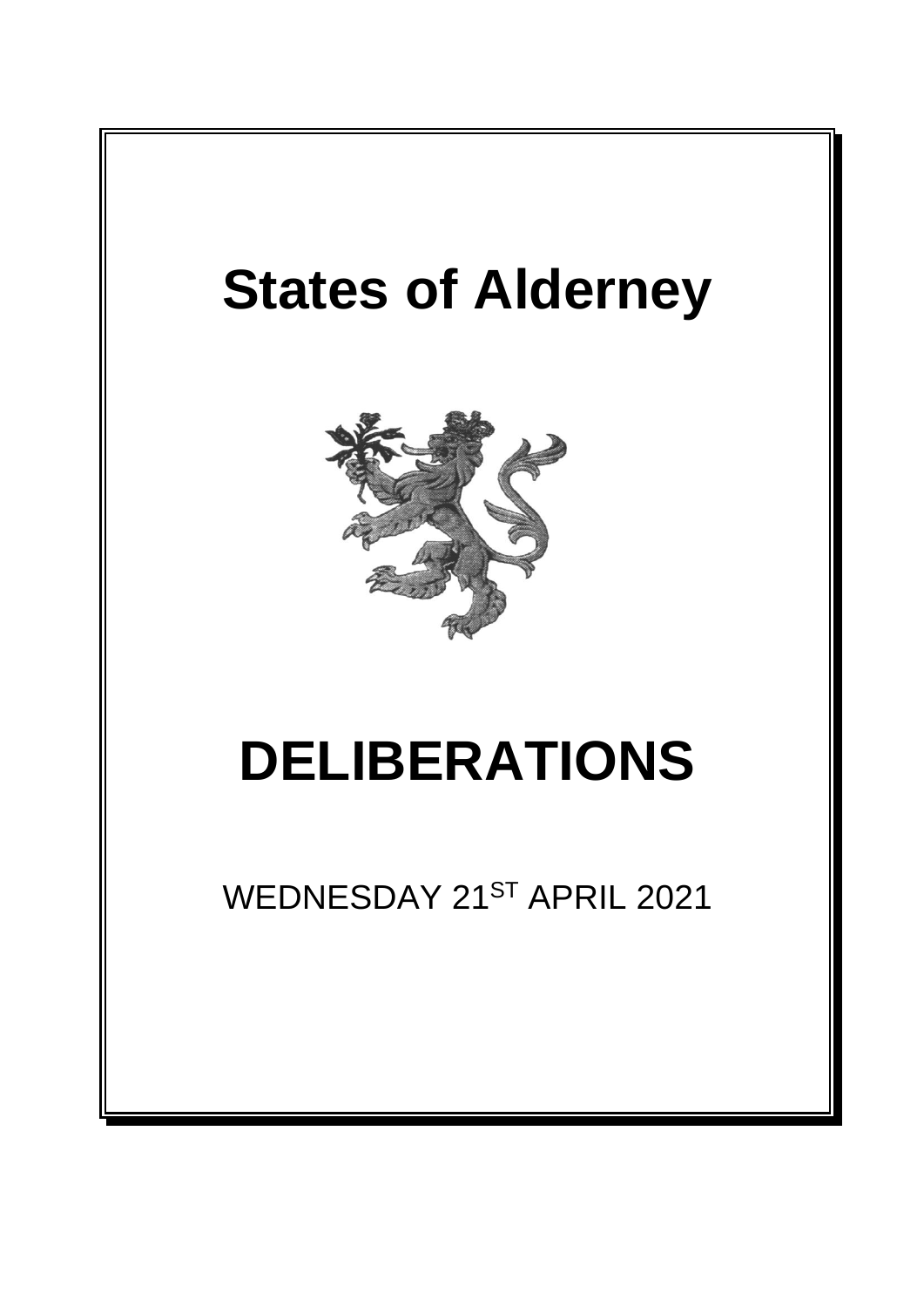# **STATES OF ALDERNEY**

# **DELIBERATIONS**

# **FOR THE STATES MEETING**

# **ON WEDNESDAY 21ST APRIL 2021 AT 1430HRS**

Present: Mr William Tate, President Mr Bill Abel Ms Annie Burgess Mr Ian Carter Mr Kevin Gentle Mr Christian Harris Mr Rhys Jenkins Mr Boyd Kelly Mr Graham McKinley, OBE Mr Steve Roberts Mr Alex Snowdon

Lieutenant G T Workman RN (Rtd) represented His Excellency The Lieutenant-Governor of the Bailiwick of Guernsey.

## **Item I Emergency Powers (Coronavirus) (General Provision) (Bailiwick of Guernsey) (No.3) Regulations, 2021**

**The States of Alderney resolved not to annul "The Emergency Powers (Coronavirus) (General Provision) (Bailiwick of Guernsey) (No.3) Regulations, 2021"**

Proposed by Mr Bill Abel Seconded by Mr Alex Snowdon Approved unanimously

## **Item II Emergency Powers (Coronavirus) (General Provision) (Bailiwick of Guernsey) (No.3) (Amendment) Regulations, 2021**

**The States of Alderney resolved not to annul "The Emergency Powers (Coronavirus) (General Provision) (Bailiwick of Guernsey) (No.3) (Amendment) Regulations, 2021"**

Proposed by Mr Bill Abel Seconded by Mr Alex Snowdon Approved unanimously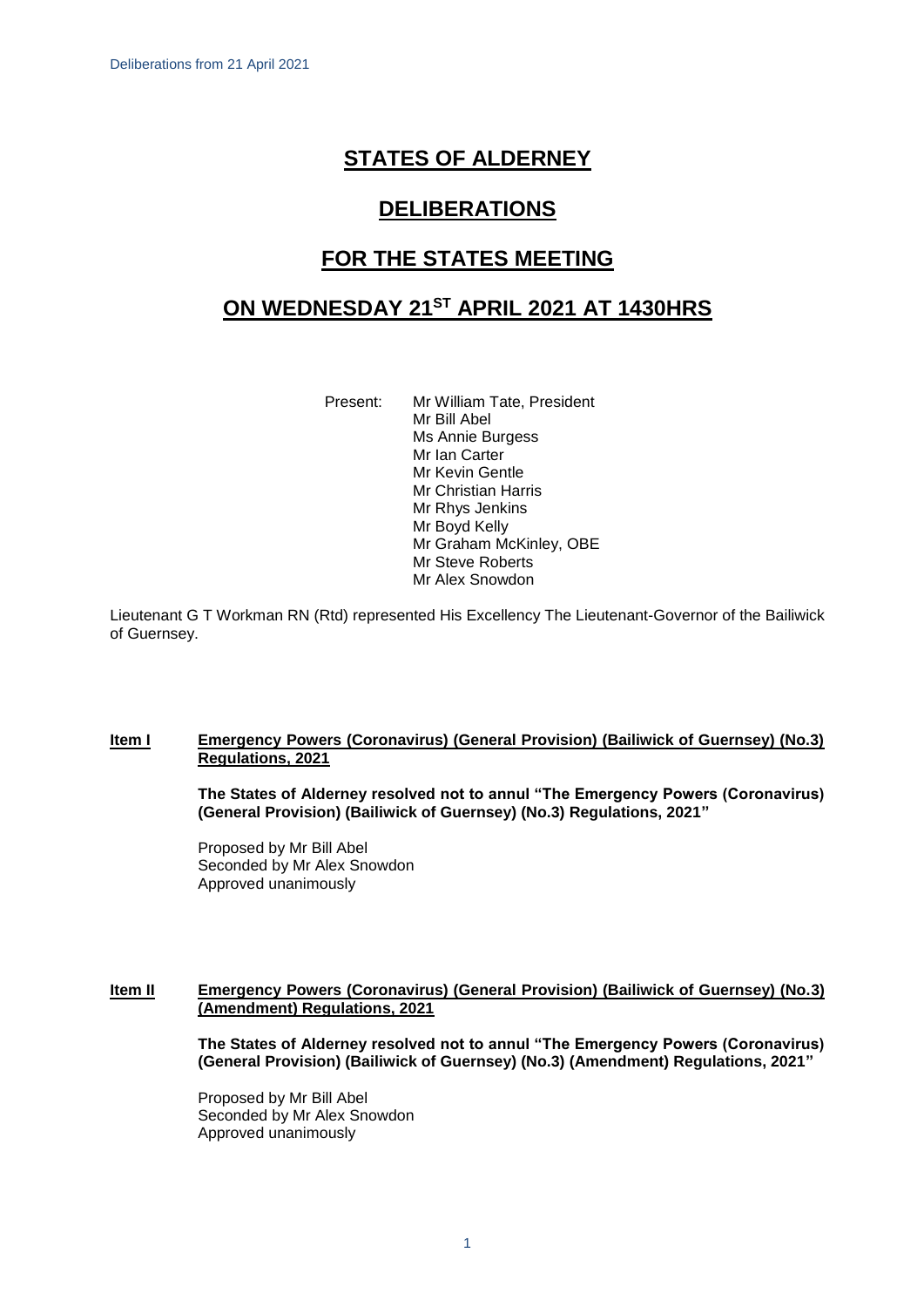## **Item III Emergency Powers (Coronavirus) (General Provision) (Bailiwick of Guernsey) (No.3) (Amendment) (No.2) Regulations, 2021**

**The States of Alderney resolved not to annul "The Emergency Powers (Coronavirus) (General Provision) (Bailiwick of Guernsey) (No.3) (Amendment) (No.2) Regulations, 2021"**

Proposed by Mr Bill Abel Seconded by Mr Alex Snowdon Approved unanimously

## **Item IV Emergency Powers (Coronavirus) (General Provision) (Bailiwick of Guernsey) (No.4) Regulations, 2021**

**The States of Alderney resolved not to annul "The Emergency Powers (Coronavirus) (General Provision) (Bailiwick of Guernsey) (No.4) Regulations, 2021"**

Proposed by Mr Bill Abel Seconded by Mr Alex Snowdon Approved unanimously

## **Item V Emergency Powers (Coronavirus) (Vaccine) (Limitation of Liability) (No.3) (Bailiwick of Guernsey) Regulations, 2021**

**The States of Alderney resolved not to annul "The Emergency Powers (Coronavirus) (Vaccine) (Limitation of Liability) (No.3) (Bailiwick of Guernsey) (Regulations, 2021"**

Proposed by Mr Bill Abel Seconded by Mr Alex Snowdon Approved unanimously

## **Item VI Emergency Powers (Coronavirus) (Vaccine) (Limitation of Liability) (No.4) (Bailiwick of Guernsey) Regulations, 2021**

**The States of Alderney resolved not to annul "The Emergency Powers (Coronavirus) (Vaccine) (Limitation of Liability) (No.4) (Bailiwick of Guernsey) (Regulations, 2021"**

Proposed by Mr Bill Abel Seconded by Mr Alex Snowdon Approved unanimously

# **Item VII The Speed Trials (Alderney) Ordinance, 2021**

**The States of Alderney resolved to approve "The Speed Trials (Alderney) Ordinance, 2021".**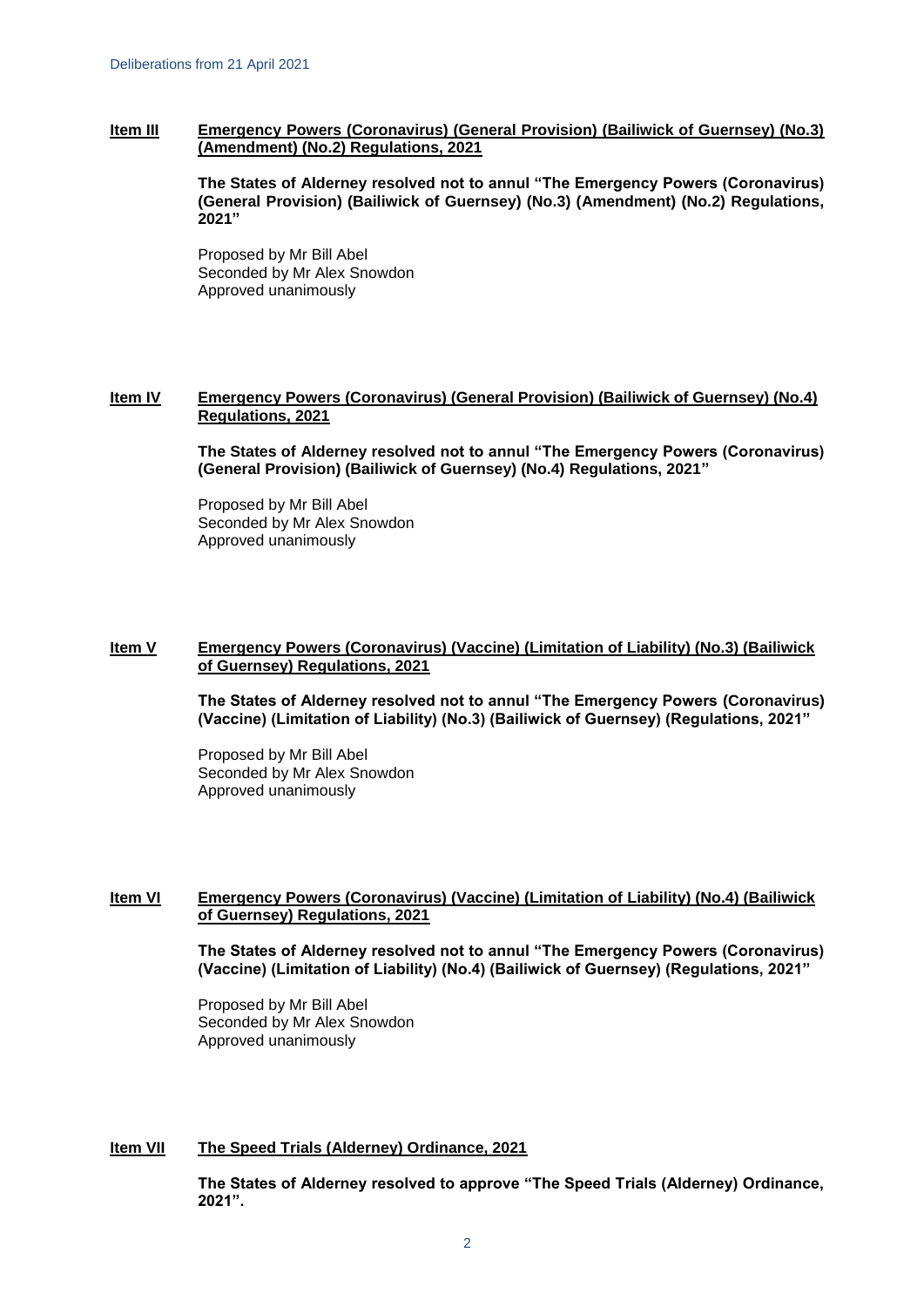Proposed by Mr Boyd Kelly Seconded by Ms Annie Burgess Approved unanimously

#### **Item VIII Questions and Reports**

#### **The following Questions were received from Mr Alex Snowdon for the Chairman of Policy & Finance Committee:-**

- 1. Could the Chairman outline talks regarding Alderney's potential runway extension?
- 2. A few years ago FABlink gave a public consultation about their project, can the Chairman update any developments with the project?
- 3. Are there any updates regarding the swimming pool?
- 4. Does the Chairman wish to outline any Policy and Finance Committee decision recently?

#### **The following Question was received from Mr Steve Roberts for the Chairman of Policy & Finance Committee:-**

1. Will the Chairman please give an update on PSO progress and dates of the runway refurbishment expectations?

#### **The following Question was received from Mr Steve Roberts for the Chairman of General Services Committee:-**

- 1. Would the Chairman please agree that the route du sufferance should be protected as many landowners, walkers, and wildlife organizations are vulnerable if ancient laws are threatened?
- 2. As the quay belongs to the general public, it was and should be a public amenity, will he look at opening it up at weekends at least for access to all, as this was locked off without consultation?

**Responses to each of the questions above were given verbally by the respective States Members and will be available in due course on the Hansard Report for this meeting.**

**The following Report was given by Mr Boyd Kelly, Chairman of the General Services Committee:-**

#### **"Report on the combined Fire and Rescue and Ambulance Services**

Members will be aware that following the dissolution of the previous Alderney Ambulance Service, the provision of this essential of health care sector was taken over by The States of Alderney and combined under the leadership of the Fire and Rescue Service.

I am now happy to report that there are now 11 Volunteers (of which two are 'seasonal' volunteers as work/study off island for periods), therefore nine regulars in addition to the Clinical Support Officer (Paramedic) engaged in Ambulance duties, two of whom are also fire fighters.

A review is going to be conducted that may result in opportunities for members of the community to contribute to the pre-hospital emergency response on the island, namely community first responders.

We have a patient-focused quality care service, which provides island wide ambulance service and assisting with medevac transfers. The service also provides non-emergency Patient Transfer Service (PTS) upon a Clinician's request.